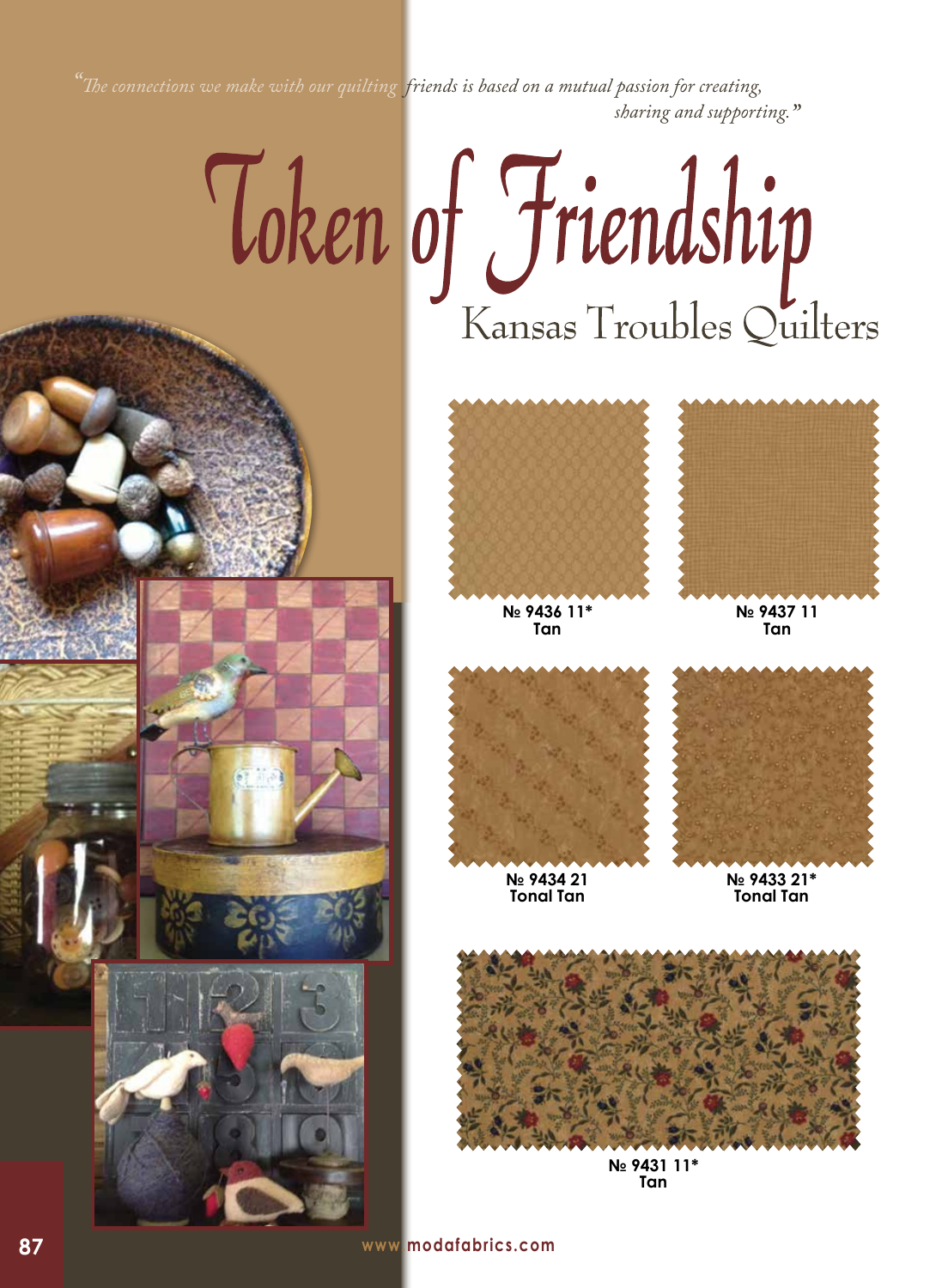

**№ 9435 11 Tan**



**№ 9434 11\* Tan**



**№ 9430 12 Goldenrod**



**№ 9433 11 Tan**

Hâve you ever been waiting in line at the grocery store or on an airplane and *struck up a conversation with the woman next to you? Chances are it is a brief comment on the weather or current events until you find out she's a quilter and you know you've just made an instant friend. The connections we make with our quilting friends is based on a mutual passion for creating, sharing and supporting. They help us shop and select the perfect pattern & fabrics, cheer us on through a difficult piecing project, and cheer enthusiastically when we show the finished quilt, even when it's not perfect. We can turn to them for personal reassurance, to overcome creative roadblocks and to listen - really listen - to our hopes, dreams and crazy ideas like only a woman friend can. This fabric collection began with a lovely vintage floral print found by a dear friend, Pam Buda, of Heartspun Quilts. Even though she designs fabric for another company, she knew I would love this fabric and saved it for me. Our love of quilting brought us together and our mutual addiction to antiques has made the bond even stronger. We are each other's sounding boards, editors and cheerleaders. Pam, this one's for you, my friend…* 



**KT 55020/KT 55020G** *Best Friends* Size: 35"x35"

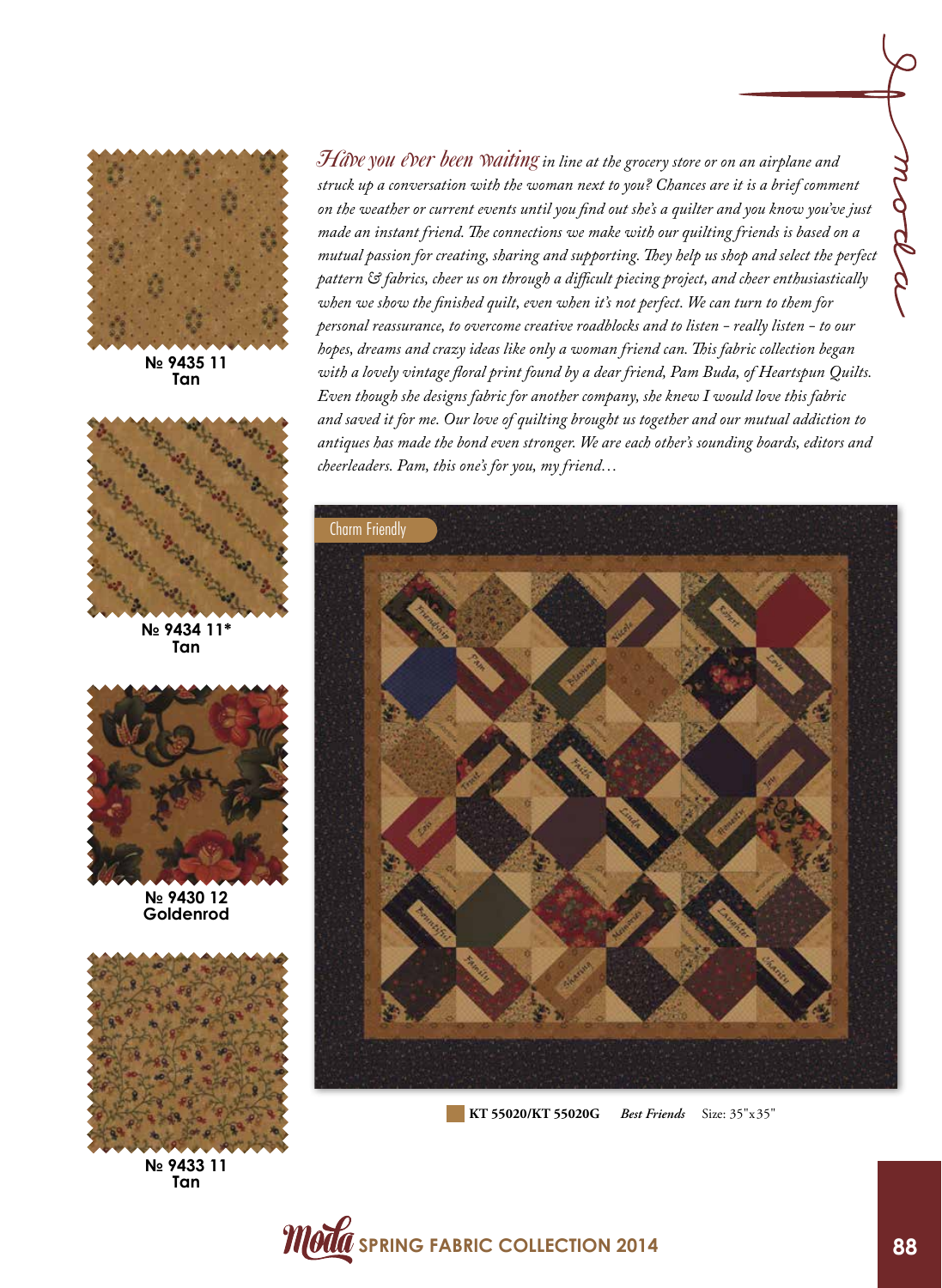

**№ 9430 11\* Tan**



**№ 9435 12\* Goldenrod**



**№ 9433 12 Goldenrod**



**№ 9431 12\* Goldenrod**



**№ 9431 15\* Geranium**



**№ 9433 15\* Geranium**



**№ 9437 15\* Geranium**



**№ 9430 15\* Geranium**



**Geranium**



**№ 9434 15 Geranium**



**№ 9432 15\* Geranium**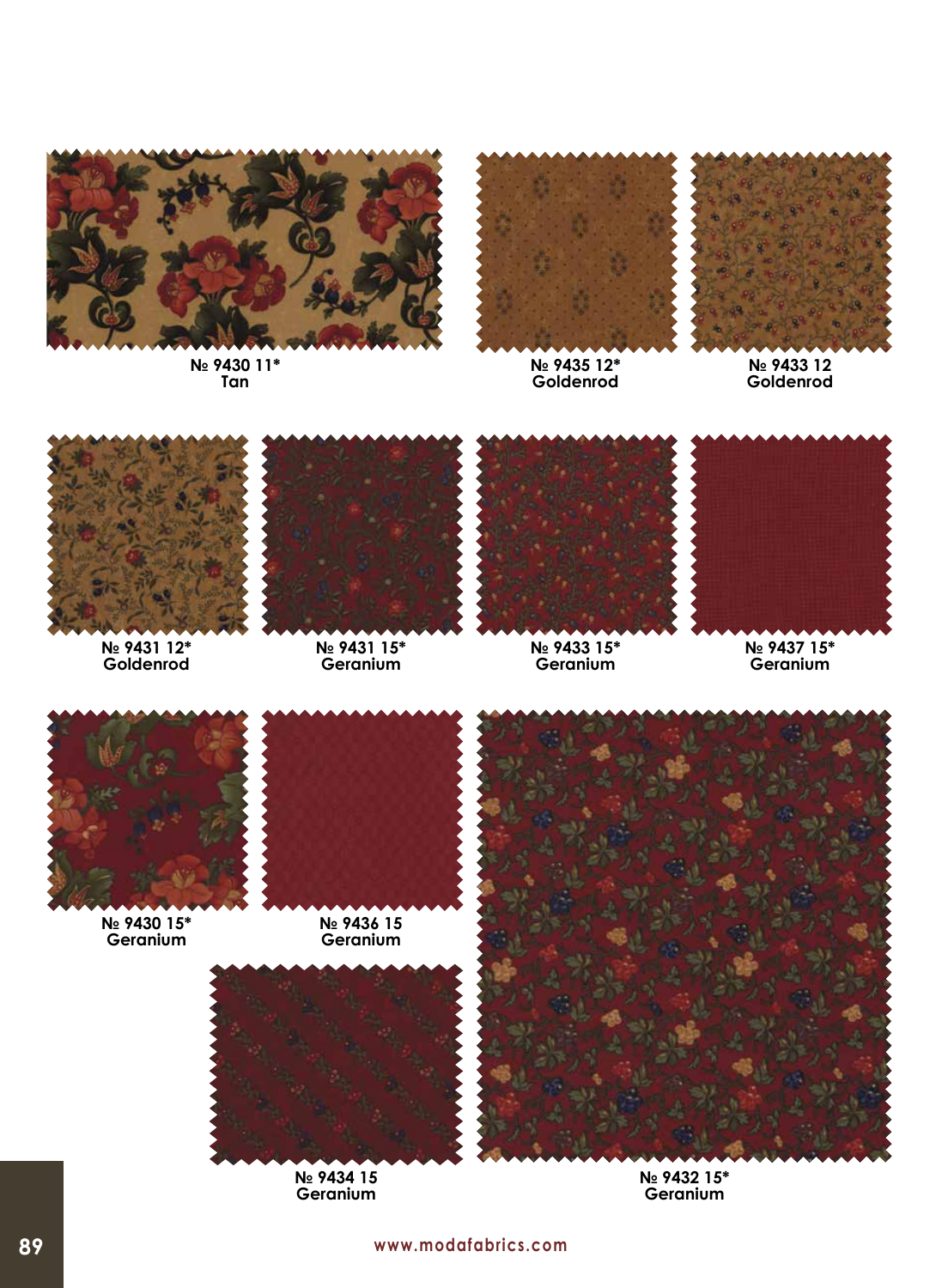## *Pattern Booklet*

**KT 13107/KT 13107G** *Token of Friendship*

*Booklet includes patterns for the following*

 *Large Quilt* 106"x106" *Table Topper* 52"x52" *Wallhanging* 42"x42" *Basket Pillow Topper Table Runner Star Pillow Topper*









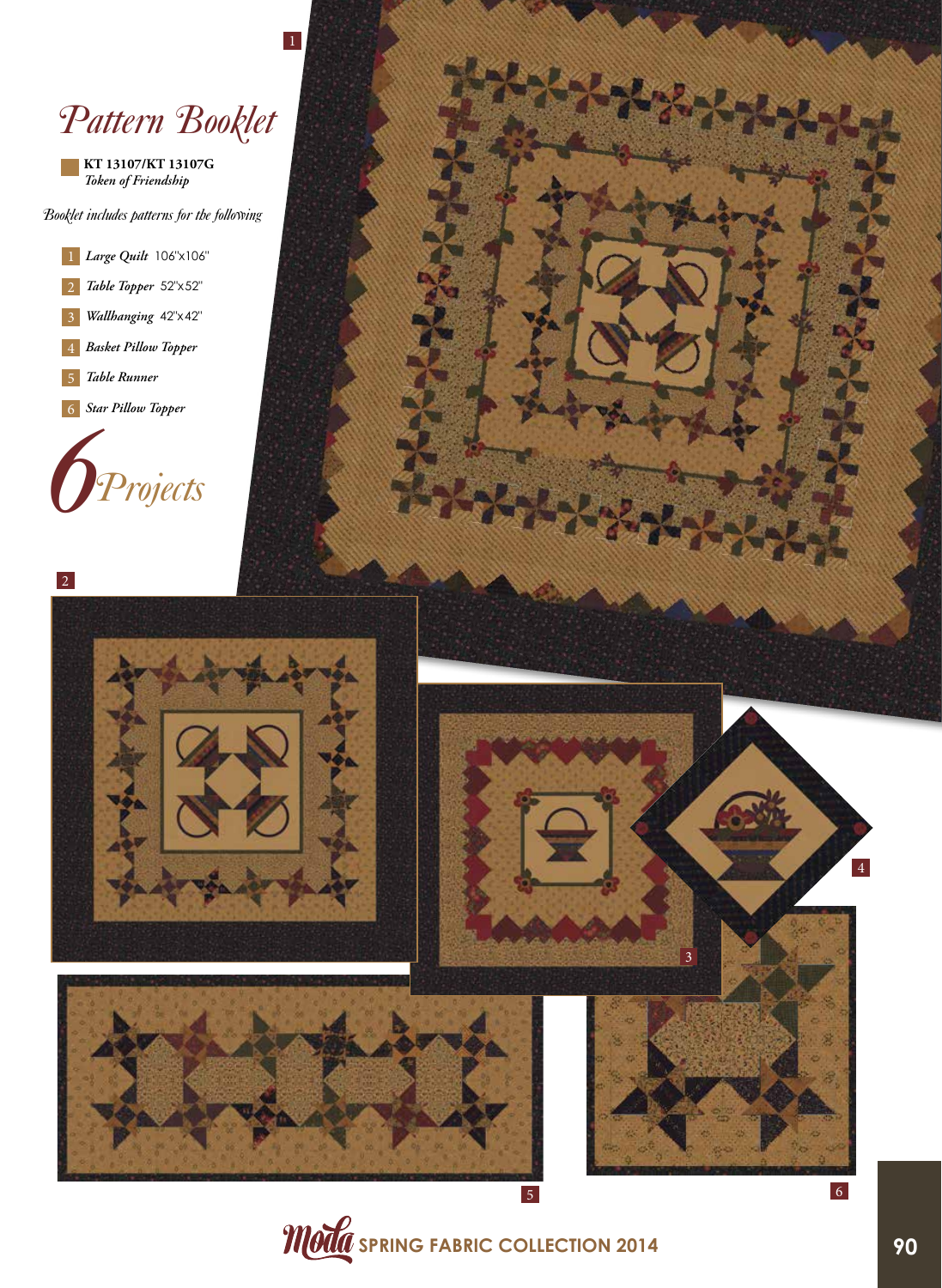

**№ 9430 16 Pansy** 



**№ 9437 16\* Pansy**



**№ 9431 16 Pansy**



**№ 9435 16 Pansy**





**№ 9433 16\* Pansy**

## Visit Lynne at: **www.ktquilts.com**





**№ 9432 13\* Meadow**